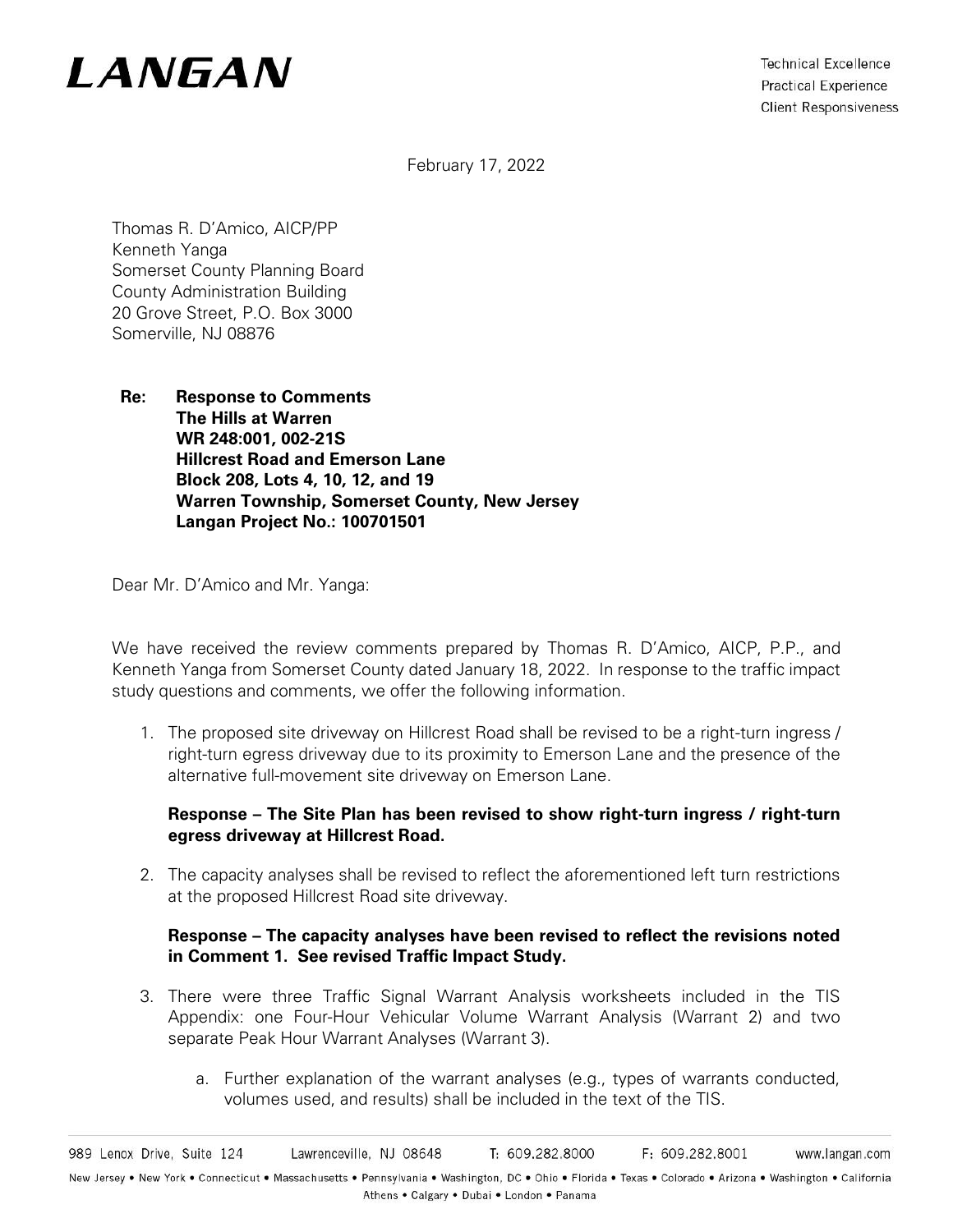#### **Response – The TIS has been revised to include a more detailed explanation of the traffic signal warrant analyses.**

b. The volumes used in the analysis worksheets are inconsistent, and they do not match the volumes shown in the figures provided in the Appendix. An explanation must be provided why the volumes are different between the worksheets and if the Build volumes were used for the analyses.

### **Response – The TIS has been revised to include a more detailed explanation of the traffic signal warrant analyses. The warrant analyses is prepared for an 8 hour period with hourly volumes calculated for each hour beginning on the hour, while the traffic impact study analyzes the peak hour which does not necessarily begin on the hour.**

c. The warrant analyses shall be revised to reflect the aforementioned left turn restrictions at the proposed Hillcrest Road site driveway.

# **Response – The traffic signal warrant analyses have been revised to reflect the left-turn restrictions at the Hillcrest Road driveway.**

d. An Eight-Hour Vehicular Volume Warrant Analysis (Warrant 1) shall be conducted, and the results shall be provided.

### **Response – The TIS has been revised to include the Eight-Hour Vehicular Volume Warrant Analysis.**

e. A Crash Experience Warrant Analysis (Warrant 7) shall be conducted, and the results shall be provided.

# **Response - The intersection does not meet Warrant 7 (Crash Experience). The crash data summarized in the Traffic Impact Study.**

4. A Vehicle Circulation Plan shall be provided that shows trucks safely entering and exiting the Hillcrest Road site driveway without hitting the curb or crossing the double yellow center line.

### **Response – See attached truck turning plan**

5. A signing and striping plan shall be provided that shows any striping and signage revisions along Hillcrest Road.

### **Response – See revised Site Plan**